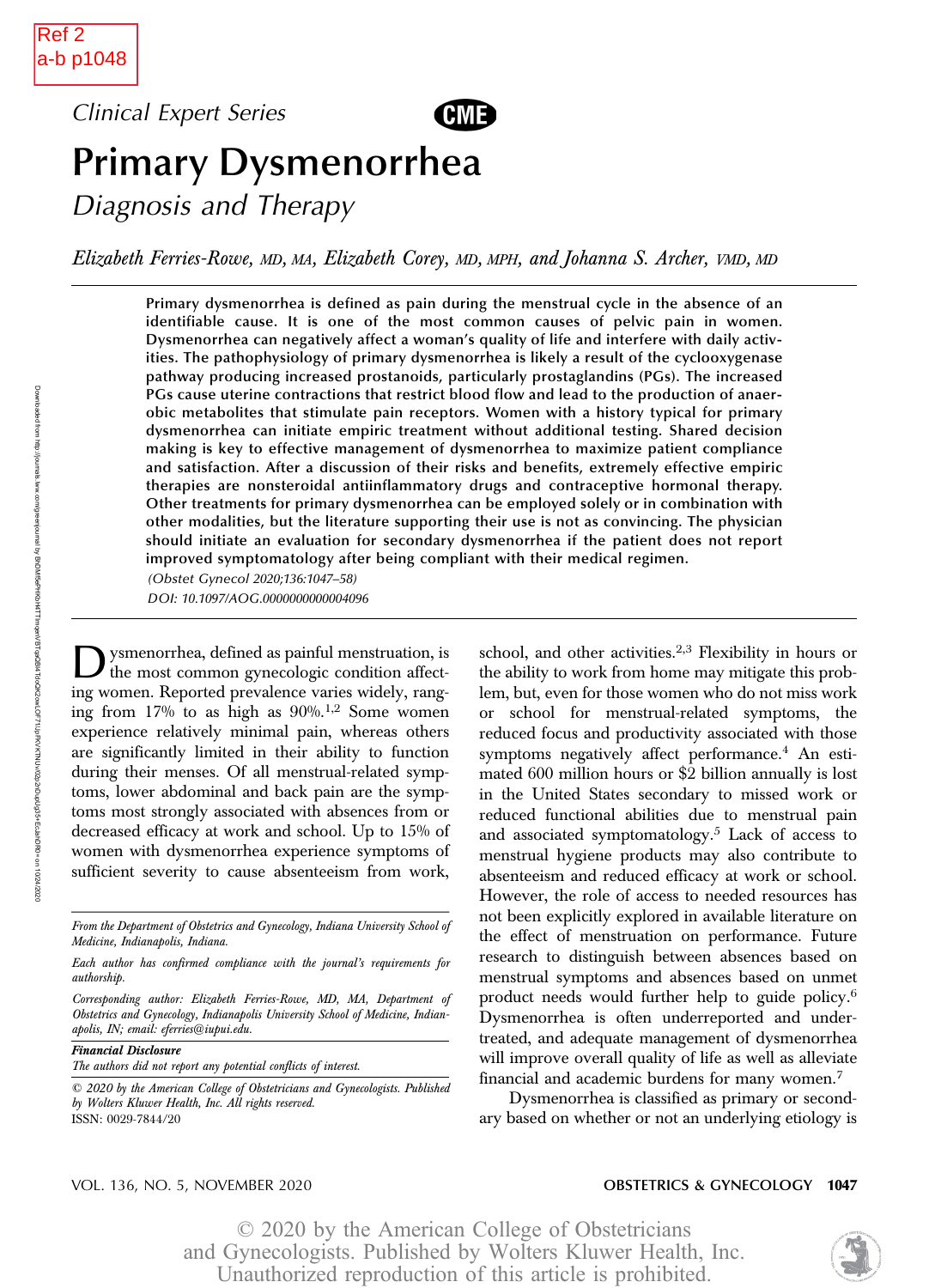on the pathophysiology and treatment options for primary dysmenorrhea. DIAGNOSIS Primary dysmenorrhea presents at the onset of ovulatory cycles, which is usually within 6–12 months

of menarche but can be as long as 2 years after men-

identified.<sup>8</sup> Primary dysmenorrhea is pain with menses for which there is no underlying abnormality, whereas secondary dysmenorrhea is pain associated with conditions such as endometriosis, pelvic inflammatory disease, leiomyomas, and interstitial cystitis.<sup>9</sup> Treatment of secondary dysmenorrhea focuses on the causative pelvic pathology or medical condition. Primary dysmenorrhea accounts for the majority of painful menses in ovulatory women. This review will focus

a

b

arche in some adolescents. Its prevalence decreases with increasing age in a large percentage of sufferers.3,8 Patients describe pain that is crampy and of fluctuating intensity, with the onset of pain shortly before or at the onset of bleeding and lasting up to 72 hours. The pain is located in the suprapubic region and can radiate to the upper thigh or back or both. Pain intensity usually peaks at 24–36 hours from the onset of menses, and the duration is rarely longer than a few days.<sup>1</sup> Additional symptoms include nausea, vomiting, bloating, and diarrhea. Risk factors for dysmenorrhea, which is typically identified as primary rather than secondary in adult study participants based on history, normal examination findings, and absence of other known causes for menstrual pain, include the following: age younger than 30 years, body mass index (BMI, calculated as weight in kilograms divided by height in meters squared) less than 20, smoking, menarche at younger than 12 years, longer menstrual cycles or duration of bleeding, irregular or heavy menstrual flow, a history of sexual assault, and a family history of dysmenorrhea.8,9 The prevalence of moderate to severe primary dysmenorrhea generally decreases as women age, and childbirth is associated with a reduction in the prevalence and severity of primary dysmenorrhea. Improvements are not seen in women who experienced pregnancies that ended in miscarriage or abortion.<sup>10</sup>

A physical examination revealing a normal-sized, mobile, nontender uterus and the absence of mucopurulent discharge, uterosacral nodularity, or an adnexal mass is consistent with primary dysmenorrhea.<sup>9</sup> No specific test is available to make the diagnosis, but patients with the classic presentation (Box 1) are candidates for empiric therapy. A pelvic examination is not necessary to initiate treatment in an adolescent with

a classic history of primary dysmenorrhea.8 As such, initial treatment is amenable to telehealth platforms and does not need to be delayed if a face-to-face visit is inconvenient for the patient or otherwise impossible to arrange (eg, during periods of reduced office hours related to contagion-containment strategies). An atypical presentation, abnormal physical examination findings, or lack of improvement with medical therapy should prompt evaluation for causes of secondary amenorrhea. A pelvic examination and radiologic testing, such as abdominal or transvaginal ultrasound scan, should be performed for a patient whose symptoms do not respond to empiric therapy. Surgical evaluation may be warranted based on the findings or clinical suspicion.

# PATHOPHYSIOLOGY

Primary dysmenorrhea appears to be the result of increased prostanoid secretion by way of the cyclooxygenase pathway.<sup>3</sup> The prostanoid class include prostaglandins (PGs), thromboxanes, and prostacyclins. Ovulatory progesterone levels stabilize cellular lysosomes, but, at the end of the luteal phase when progesterone levels decline, lysosomes break down and release phospholipase  $A2<sup>3</sup>$ . This explains why the pain of dysmenorrhea begins with ovulatory cycles and not with anovulatory early menses. This enzyme starts the cyclooxygenase pathway with resultant prostanoid production (Fig. 1). Prostaglandins are a group of lipid compounds that are involved in multiple physiologic and pathologic conditions in the body. There are nine classes of PGs, but  $\mathrm{PGF}_{2\alpha}$  and  $PGE<sub>2</sub>$  are the major culprits involved with primary dysmenorrhea.<sup>3</sup> Not only does  $PGF_{2\alpha}$  cause uterine contractions that restrict blood flow, but it is also directly involved in arcuate vessel constriction. Both mechanisms of action produce hypoxia that leads to the accumulation of anaerobic metabolites that

# Box 1. Classic Symptoms of Primary Dysmenorrhea

- 1. Menstrual pain began within a few months or within 2 y of menarche
- 2. Pain starts right before menstruation or at onset of menstruation
- 3. Pain is lower abdominal and can radiate to back, inner thighs, or both
- 4. Pain seldom lasts more than 72 h
- 5. Pain is episodic and crampy in nature
- 6. Pain is similar from one menstrual cycle to the next
- 7. Additional symptoms: nausea and vomiting, fatigue, headaches, dizziness, and sleep disturbances

**1048** Ferries-Rowe et al Primary Dysmenorrhea: Diagnosis and Therapy **OBSTETRICS & GYNECOLOGY**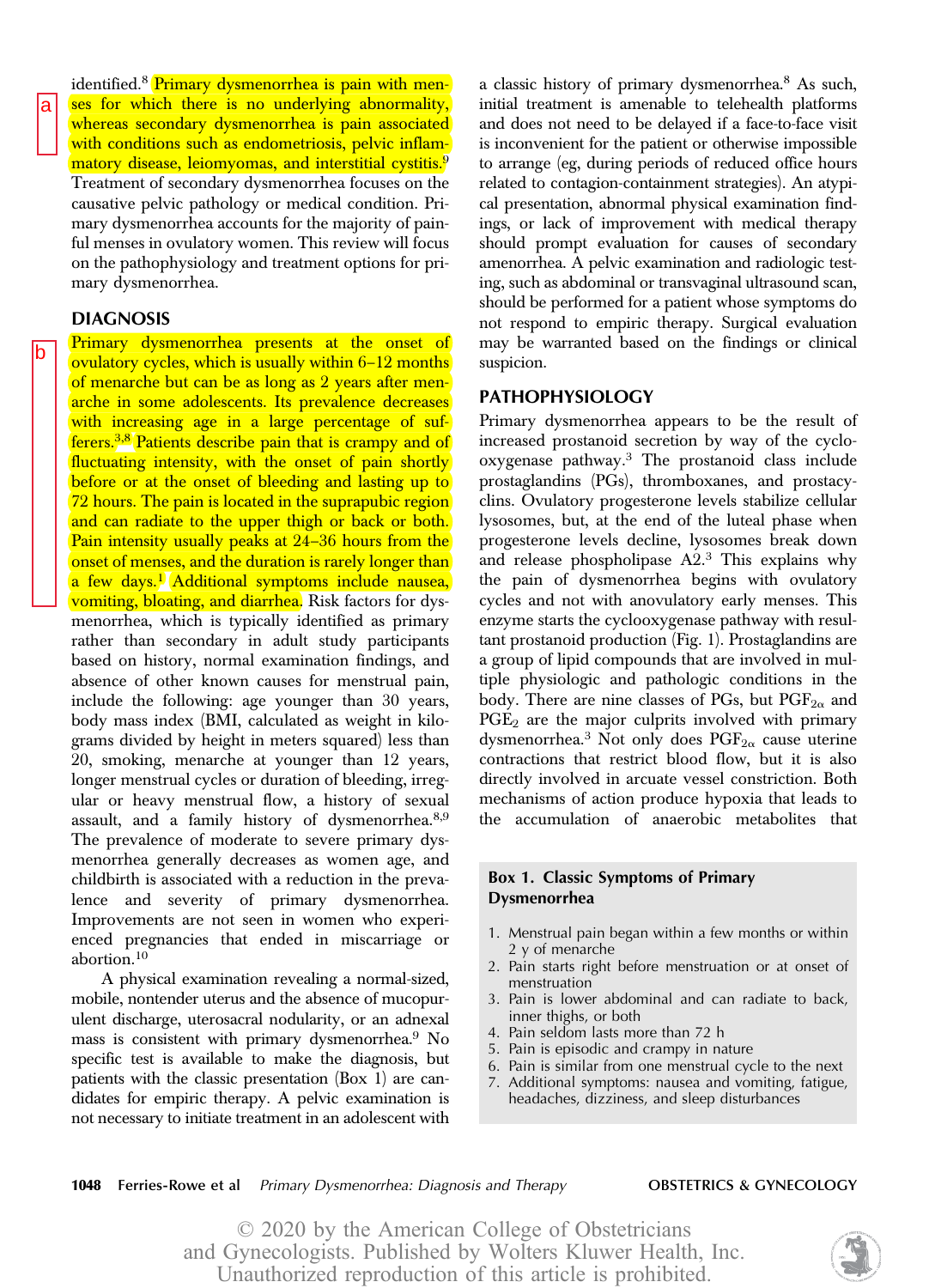

Fig. 1. Pain pathways in primary dysmenorrhea and pharmacologic interventions. \*Hormonal contraception. † Meclofenamate, magnesium, ginger, acupressure, acupuncture. ‡ Nonsteroidal antiinflammatory drugs (NSAIDs), vitamin E, ginger, acupuncture, acupressure. § Vitamin E, high-frequency transcutaneous electrical nerve stimulator (hfTENS), exercise. Nitric oxide, magnesium, calcium channel blocker, exercise. ¶Heat. #hfTENS, NSAIDs.

Ferries-Rowe. Primary Dysmenorrhea: Diagnosis and Therapy. Obstet Gynecol 2020.

stimulate pain receptors. Prostaglandin  $F_{2\alpha}$  also lowers the threshold for pain perception by sensitizing these same nerve receptors. Prostaglandin  $E_2$  has dual mechanisms of action depending on receptor interaction, causing either myometrial contraction or relaxation and uterine vessel constriction or dilation.<sup>7</sup> The peak hours of menstrual pain correlate with the highest levels of PGs.<sup>5</sup> Accompanying gastrointestinal symptoms are also a recognized consequence of PGs.

Elevated concentrations of  $PGF_{2\alpha}$  have been found in the menstrual fluid of women with primary dysmenorrhea when compared with women who are eumenorrheic. In addition, the intensity of the pain

appears to be proportional to the amount of  $PGF_{2\alpha}$ present.<sup>3</sup> Certain leukotrienes, specifically leukotrienes C4 and D4, are also found to be elevated in women with primary dysmenorrhea compared with women who are eumenorrheic and are believed to contribute to this abnormally increased uterine contractility.<sup>3</sup> Additionally, Akerlund reported his findings that elevated serum vasopressin results in vasoconstriction and pathologic uterine contractions. His work also found that the concentration of vasopressin  $V_{1\alpha}$  receptors is highest in the premenstrual period.<sup>11</sup> Although not available in the United States, Atosiban is a medication that blocks these receptors

VOL. 136, NO. 5, NOVEMBER 2020 Ferries-Rowe et al Primary Dysmenorrhea: Diagnosis and Therapy 1049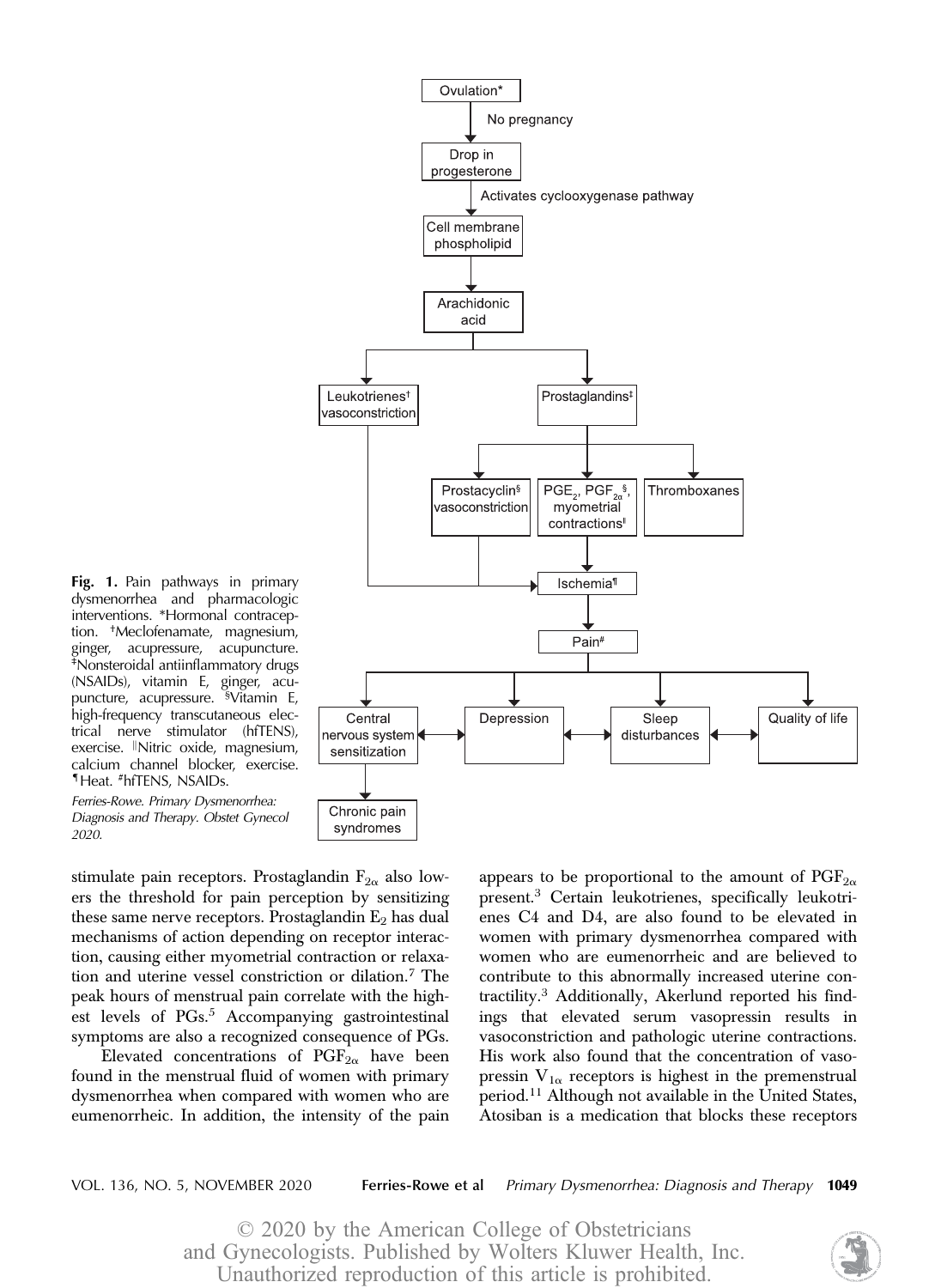and has been found to reduce the pain of primary dysmenorrhea. Reduction in pain caused by blocking the effect of vasopressin implicates vasopressin as one mediator of pain in primary dysmenorrhea.<sup>11</sup> However, these results were not reproduced in another study, and the role of vasopressin in primary dysmenorrhea remains controversial.<sup>12</sup>

In studies assessing uterine basal tone, contraction pressures, and contraction patterns during menses in women with and without dysmenorrhea, women with primary dysmenorrhea have increased basal tone, increased active pressure during menstrual contractions, and more frequent and more poorly coordinated uterine contractions. Contractions of the uterus are associated with temporary lack of perfusion; increased basal tone and poorly coordinated contractions are hypothesized to reduce uterine reperfusion in symptomatic as compared with asymptomatic women. This combination results in hypoxia and associated pain.13

In addition to local inflammatory abnormalities that cause pathologic changes in uterine pressure and vasoconstriction, there appears to be altered pain sensitivity in women with primary dysmenorrhea.<sup>5</sup> In 1944, the first study was published that implicated hyperresponsiveness to pain in women suffering from primary dysmenorrhea.<sup>5</sup> Though additional studies have not consistently revealed this abnormality, overall it appears that this condition should be included in central sensitization syndrome.5 These syndromes are associated with pain hypersensitivity without recognized tissue injury, inflammation, or nervous system lesion.<sup>7</sup> Central sensitization syndrome is characterized by both allodynia and hyperalgesia. Central sensitization syndrome includes multiple disorders such as irritable bowel syndrome, low back pain, and tension headaches and occurs when the central nervous system amplifies sensory input so the patient has more pain with less provocation. The hyperalgesia associated with primary dysmenorrhea can contribute to "viscero-visceral hyperalgesia," a condition in which painful input from one visceral domain increases the excitability of convergent visceral neurons in the spinal cord and increases the likelihood of pain in other visceral locations (eg, urinary tract, bowels, or abdominal and lumbar musculature). Central sensitization syndrome is also associated with a history of childhood sexual abuse, which likely explains the recognized association between a history of sexual abuse and dysmenorrhea.14,15 Because central sensitization syndrome can increase the risk of developing a chronic pain syndrome, it behooves the practitioner to aggressively diagnose and adequately treat primary dysmenorrhea to prevent further medical sequelae.<sup>5</sup>

# TREATMENT OPTIONS

Treatment options for primary dysmenorrhea aim to interfere with the production of PGs, reduce uterine tone, or inhibit the perception of pain through direct analgesic effect. Shared decision making between the patient, the health care professional, and potentially the patient's family (eg, for adolescents) that incorporates the anticipated efficacy of treatment, potential side effects, ease of use, and patient preference will be key to successful therapy and compliance. Because primary dysmenorrhea presents in adolescents and often continues well into adulthood, various treatment options may be more or less appropriate for a given patient based on stage of life. These considerations should also be included in the process of shared decision making.

# Hormonal

- Combined hormonal contraceptives are effective for the treatment of dysmenorrhea in approximately 70–80% of women.<sup>16</sup> Inhibiting ovulation and preventing endometrial proliferation will decrease PG, progesterone, and vasopressin production. There is evidence of improvement in dysmenorrhea with the combined oral contraceptive pill (OCP), the contraceptive intravaginal ring, and the patch. $16-18$ Extended-use OCPs may be more effective than cyclic use.<sup>19</sup> The major concern with OCPs is the risk of deep vein thrombosis (DVT). There is one additional DVT per 1,000 women when on combined OCPs, with higher risk observed in the first 6– 12 months of use and in users older than 40 years.<sup>20</sup> On an individual level, this low risk can be decreased if the patient refrains from smoking.<sup>21</sup> In addition to the known thrombotic effects of estrogen, the type of progestin may affect DVT risk, though data are limited and conflicting.22–<sup>26</sup> The risk may be lower with a second-generation progestin (ie, norgestrel or levonorgestrel) compared with a third-generation progestin.<sup>27</sup> The risk with drospirenone may be even higher, though data are inconclusive21,28,29 (Appendix 1, available online at [http://links.lww.com/AOG/C64\)](http://links.lww.com/AOG/C64)
- Progesterone-only methods of contraception also appear to be effective treatments for primary dysmenorrhea. Croxatto et al showed that the etonogestrel (68 mg) contraceptive implant improved dysmenorrhea in 85% of users.<sup>30</sup> Unfortunately, data are limited for other forms of progesteroneonly contraceptives, but they remain options because they inhibit ovulation and eliminate menstrual cycles. Depot medroxyprogesterone acetate

**1050** Ferries-Rowe et al Primary Dysmenorrhea: Diagnosis and Therapy **OBSTETRICS & GYNECOLOGY** 

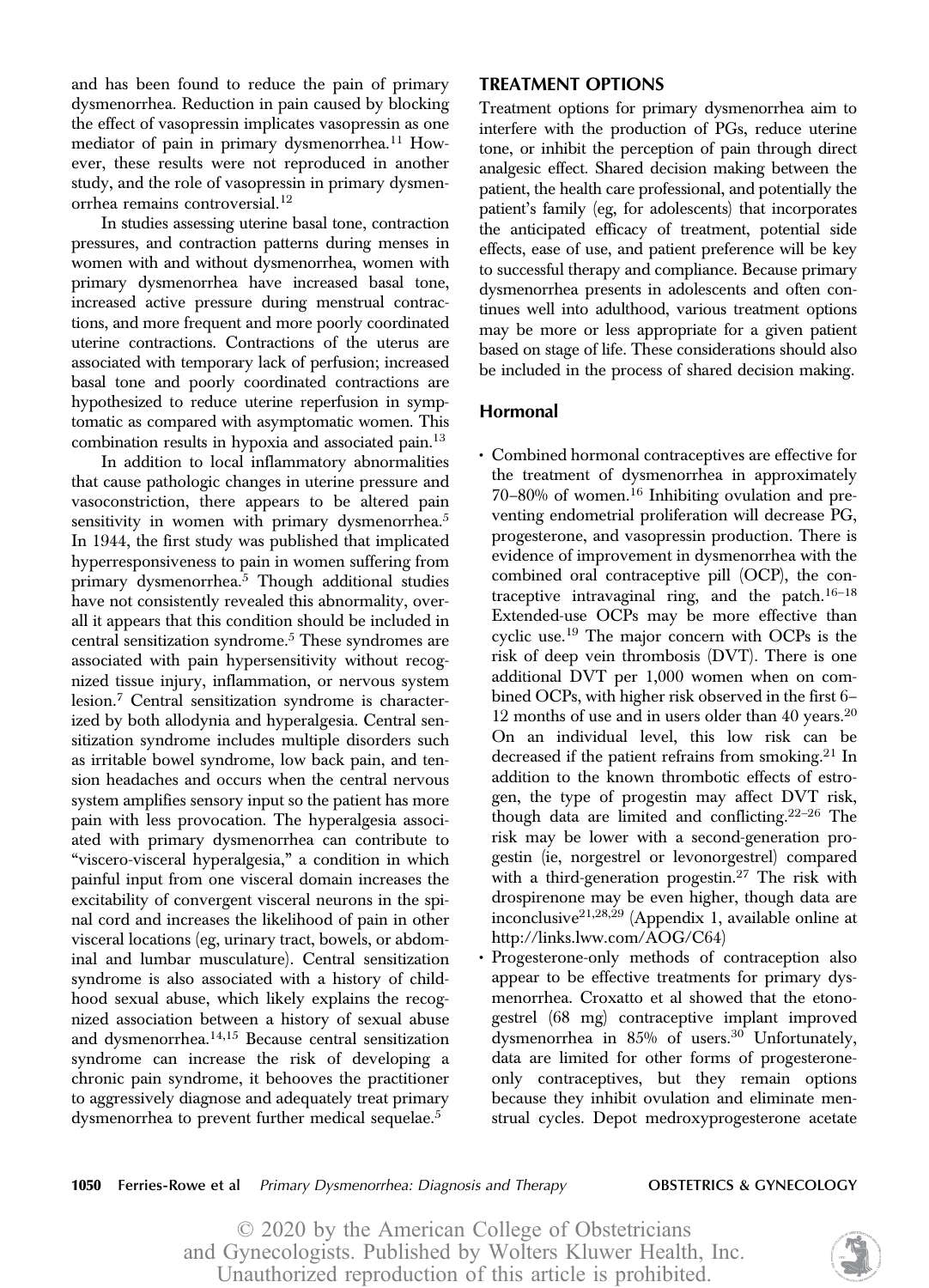(DMPA), progesterone-only contraceptive pills, and the levonorgestrel intrauterine device (IUD) likely improve symptoms through this mechanism.<sup>1,16</sup> Approximately 50% of DMPA users and 20% of women with the levonorgestrel IUD are amenorrheic at 1 year of use $31,32$  Additional side effects such as weight gain are commonly reported with DMPA, but the etonogestrel contraceptive implant has not been shown to cause weight changes in long-term studies.<sup>33</sup> Progesterone-only contraceptives also have a lower incidence of DVT when compared with combined hormonal contraceptives (Appendix 1, [http://links.lww.com/AOG/C64\)](http://links.lww.com/AOG/C64). Although irregular bleeding is common with progesteroneonly options, it is typically not associated with ovulatory cycles and thus not associated with menstrual pain in patients with primary dysmenorrhea. Depot medroxyprogesterone acetate has been associated with loss of bone mineral density, which appears to recover after discontinuation. The future fracture risk for patients using DMPA in adolescence is unknown. Shared decision making should include a discussion of this finding, but its use is not contraindicated if the benefits for primary dysmenorrhea and potentially contraception best meet a patient's needs.<sup>34</sup>

# Nonhormonal

• Nonsteroidal antiinflammatory drugs (NSAIDs) are considered first-line treatment for primary dysmenorrhea, and they provide effective pain relief for the vast majority of women.1,35 They work by two mechanisms. They interrupt cyclooxygenase activity and suppress PG production. Reduced levels of endometrial PGs are associated with a return to normal uterine contractility patterns and improvement in menstrual pain.<sup>1</sup> Nonsteroidal antiinflammatory drugs have the additional benefit of direct analgesic activity at the level of the central nervous system. Side effects, which may include gastrointestinal symptoms, nephrotoxicity, hematologic abnormalities, and edema, are infrequent in healthy young women using short courses of NSAIDs (72 hours or less) for treatment of dysmenorrhea. There is limited evidence that any one NSAID is superior to another, so cost considerations, side-effect profiles, and dosing regimen are reasonable considerations when deciding which medication to use.36,37 A network meta-analysis of 70 studies that ranked NSAIDs by their relative efficacy as well as their side-effect and safety profiles in women with dysmenorrhea reported that flurbiprofen and tiaprofenic acid were the most optimal NSAIDs, though the latter medication is not available in the United States.<sup>36</sup> The more expensive COX-2 inhibitor celecoxib should be reserved for those women who have a history of peptic ulcer disease, coagulation abnormalities, and gastrointestinal side effects with other NSAIDs.<sup>38</sup>

• Nonsteroidal antiinflammatory drugs should not be taken on an as-needed basis but should be on a scheduled dosing regimen and can even be started  $1-2$  days before menses onset<sup>39</sup> (Table 1). Women report improved pain scores when they follow a regimen of a higher loading NSAID dose and then use a lower scheduled amount over a traditional same-dose regimen.<sup>38</sup> The prescriber should emphasize the dosing regimen, because studies have shown that only one third of young women take the recommended daily dosage and wait an average of 30 minutes from the onset of pain to take their medication.<sup>40</sup> Patients might require a note for the school nurse to ensure that they do not miss any medication while in class.

Note that standard formulations or dosing regimens do not exist for the following non-NSAID treatment options, and their use as treatment for dysmenorrhea is off-label.

- Because nitric oxide produces smooth muscle relaxation, medications that increase levels of nitric oxide may reduce the pathologic uterine contractions responsible for dysmenorrhea.<sup>35</sup> In addition, there is reduced nitric oxide production when progesterone levels decrease.36 Glyceryl trinitrate patches (0.1 mg) have produced improvement in menstrual pain for as many as 90% of women and are significantly more effective than placebo. $41-43$ However, up to a quarter of patients treated with glyceryl trinitrate experienced treatment-limiting headaches, so this medication is typically not a first-line treatment option for menstrual pain.<sup>43</sup>
- Magnesium reduces menstrual fluid  $PGF_{2\alpha}$ , is a muscle relaxant, and causes vasodilation. Several studies have shown that magnesium provides pain relief superior to placebo, but formulations and dosages varied widely among the studies. Inadequate information is currently available to solely recommend magnesium therapy.<sup>44</sup>
- Calcium channel blockers produce muscle relaxation. Nifedipine (20–40 mg) relieves the pain of primary dysmenorrhea, likely through reduction of uterine contractions. Nifedipine was also shown to decrease uterine PG production in a rodent model.<sup>45</sup> Side effects included transient flushing and increased heart rate (on average 20 beats

VOL. 136, NO. 5, NOVEMBER 2020 Ferries-Rowe et al Primary Dysmenorrhea: Diagnosis and Therapy 1051

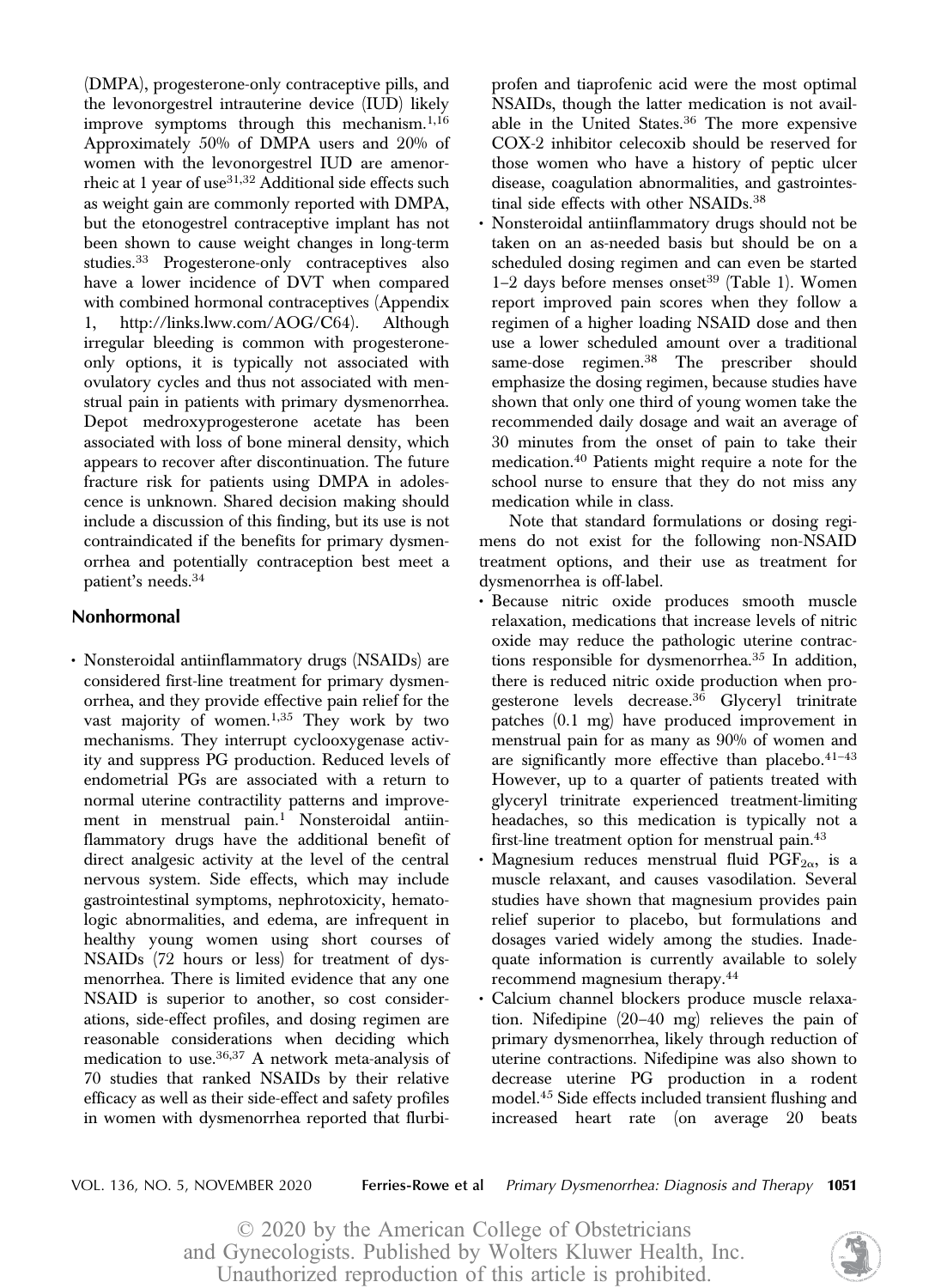Table 1. Scheduled Use of Nonsteroidal Antiinflammatory Drugs: Loading Doses and Dosing Regimen

| Drug                          | <b>Dosage</b>                                       | $Cost*$  |
|-------------------------------|-----------------------------------------------------|----------|
| COX-1 and COX-2 inhibitors    |                                                     |          |
| Flurbiprofen                  | 100 mg every 12 h or 50 mg every 8 h                | \$\$     |
| Tiaprofenic acid <sup>+</sup> | 200 mg every 4 h                                    |          |
| Piroxicam                     | 20-40 mg daily for 2 d, then 20 mg daily            | \$\$     |
| Mefenamic acid                | 500 mg, then 250 mg every 6 h                       | \$\$\$\$ |
| Ibuprofen                     | 800 mg, then 400-800 mg every 8 h                   |          |
| Naproxen sodium               | 440-550 mg, then 220-550 mg every 12 h <sup>+</sup> | \$       |
| Meclofenamate                 | 100 mg every 8 h                                    | \$\$\$\$ |
| Diclofenac                    | 50 mg every 8 h                                     | \$\$\$   |
| COX-2 inhibitors              |                                                     |          |
| Celecoxib <sup>§</sup>        | 400 mg initially, then 200 mg every 12 h            | \$\$\$   |

\* Medication expense depends on insurers formularies and patient out-of-pocket costs.

† Not available in the United States.

‡ Naproxen sodium 220 mg available over the counter.

 $\mathrm{^{8}}$  U.S. Food and Drug Administration–approved for primary dysmenorrhea only in women older than 18 years.

per minute), and the higher dose (30–40 mg) was associated with a slight headache.

- Vitamin E may have beneficial effects in the treatment of primary dysmenorrhea.<sup>46</sup> Several small studies have found that vitamin E (200–400 international units) significantly reduced dysmenorrhea.<sup>47</sup> A Cochrane Review, however, did not find any high-quality evidence for its efficacy and concluded that additional studies are needed.<sup>48</sup> Mice studies exploring the efficacy of vitamin E suggest that production of prostanoid vasodilators is increased and cyclooxygenase activity is inhibited, with subsequent reduction in PG production.<sup>49</sup> The combination of increased vasodilator production and decreased PG production results in increased oxygen delivery to myometrial cells. This increased oxygenation is believed to be responsible for menstrual pain improvement.<sup>3</sup>
- Ginger has been used for multiple diseases over the past 2,500 years and inhibits cyclooxygenase as well as lipoxygenase activity. $50$  A study involving  $50$ women with moderate to severe primary dysmenorrhea showed further improved pain scores when one dose of 500 mg of ginger was added to a standard regimen of mefenamic acid 250 mg twice a day.50 Additional studies evaluating ginger alone have used 750–2,000 mg daily doses and have shown menstrual pain improvement at the same level as NSAIDs.40 Because ginger also works as an antiemetic, working both peripherally on gastric emptying and centrally by altering neurotransmitter release, this would provide additional benefit to women suffering from associated gastrointestinal symptomatology.
- A variety of herbal and nonmedical remedies have been proposed to treat dysmenorrhea, including rose tea, sweet fennel seed extract, fish oil, krill oil,

increased dairy intake, and a low-fat vegetarian diet.1,35 The omega-3 fatty acids found in fish and krill oil have shown some benefit for primary dysmenorrhea pain and have been associated with a reduced need for ibuprofen.<sup>51</sup> A Cochrane Review exploring dietary supplements for treatment of dysmenorrhea found no high-quality data for any dietary supplement. However, there was limited and low-quality evidence for fenugreek, valerian, zataria, zinc sulphate, fish oil, and vitamin B1 to potentially improve dysmenorrhea.<sup>48</sup> Even though data are insufficient to support recommending the use of these agents, the associated side effects are minimal, and we do not believe it is necessary to discourage patients from using these therapies if they find them helpful. More high-quality studies are needed.<sup>52</sup>

# Nonpharmacologic

• Transcutaneous electrical nerve stimulation is hypothesized to relieve primary dysmenorrhea in three ways. First, it sends electrical impulses through the sensory fibers of the nerve root, such that the threshold for reception of pain signals is elevated and the pain sensation is not perceived. Two electrodes should be placed suprapubically, approximately 10–15 cm apart. At these locations, preganglionic fibers are stimulated, which causes the nerve cells of the dorsal horn to be saturated. This, in turn, blocks the fibers from emitting further pain impulses.  $53,54$ Second, transcutaneous electrical nerve stimulation stimulates the release of endogenous endorphins, which are associated with reduction in pain. Third, transcutaneous electrical nerve stimulation reduces uterine muscle hypoxia by increasing local vasodilation. There is insufficient evidence to recommend

### **1052** Ferries-Rowe et al Primary Dysmenorrhea: Diagnosis and Therapy **OBSTETRICS & GYNECOLOGY**

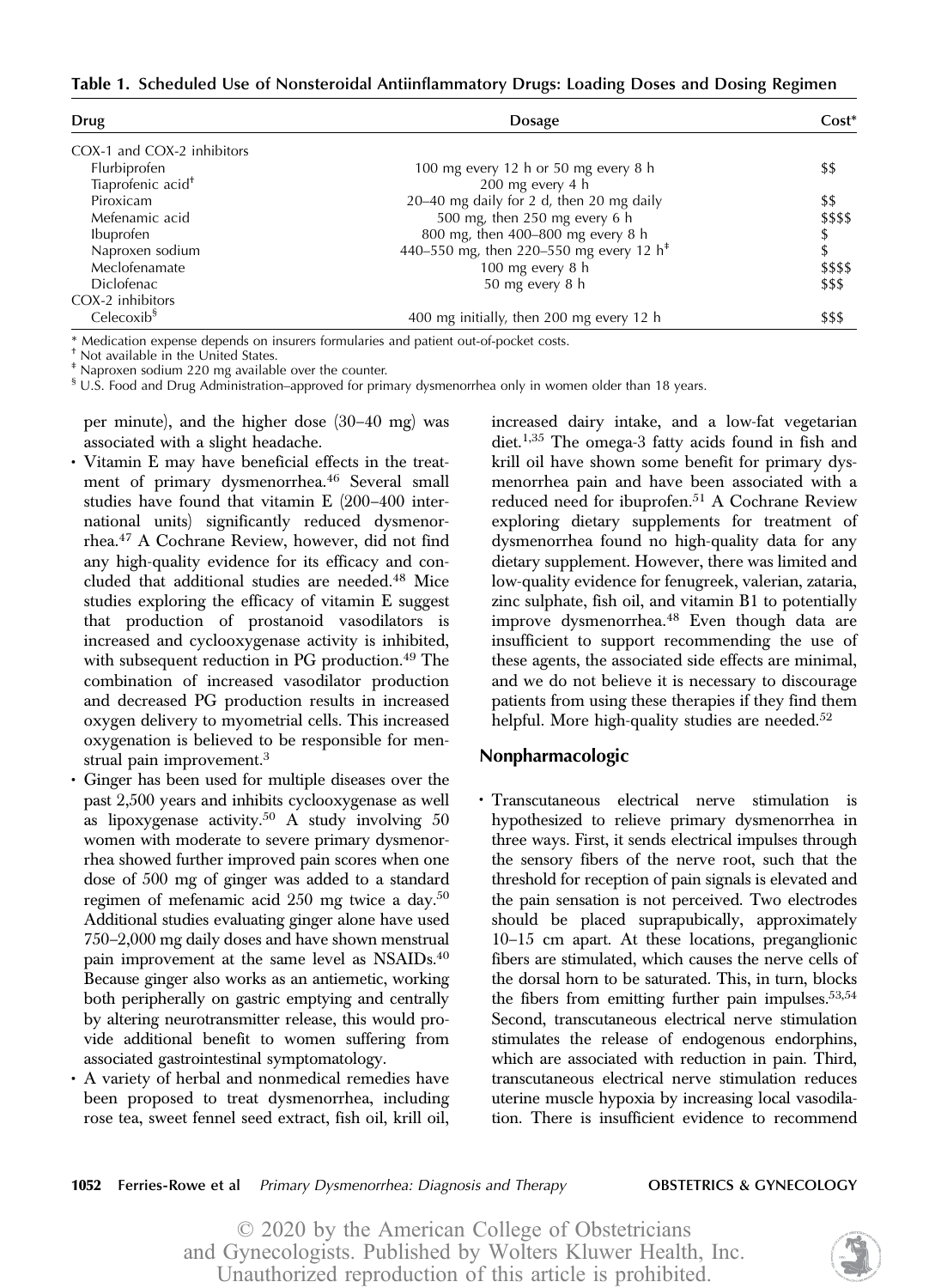low-frequency transcutaneous electrical nerve stimulation, but a meta-analysis of high-frequency transcutaneous electrical nerve stimulation has shown it to be superior to placebo.<sup>55,56</sup> High-frequency transcutaneous electrical nerve stimulation alone is helpful in 30% of cycles in women with severe dysmenorrhea, and lower doses of NSAIDs are required to manage pain in the remaining cycles.3 The highfrequency transcutaneous electrical nerve stimulation unit consists of reusable patches connected to a hand-sized device, and the patient controls both the intensity and duration of the treatment. The use of high-frequency transcutaneous electrical nerve stimulation does not require a person to be sedentary, so it does not interfere with work or school.

- Acupuncture and acupressure are both methods to stimulate designated anatomic locations in a way that relieves pain. Various points on the auricle and along the medial calf, specifically three thumb breadths above the medial malleolus posterior to the border of the tibia (SP6 point) and three thumb breadths below the medial condyle of the tibia along the line connecting the medial condyle to the medial malleolus (SP9 point), have been identified as potentially beneficial for menstrual pain.57,58 Acupuncture uses thin needles at these points, whereas acupressure uses firm massage. Possible mechanisms of pain relief include alterations in pain modulation, increase in uterine blood flow from the ovarian sympathetic nerve reflex, and a decrease in PG levels.<sup>59</sup> A recent Cochrane Review concluded that there is insufficient evidence to determine whether acupuncture or acupressure improve symptoms of primary dysmenorrhea because there are no well-designed randomized controlled trials.<sup>59</sup> However, systematic reviews and a meta-analysis of small trials have suggested that acupuncture may be superior to placebo, pharmacologic, and herbal treatments for the pain of primary dysmenorrhea.60–<sup>62</sup> Also, small studies of acupressure suggest therapeutic efficacy comparable with ibuprofen.<sup>63</sup> There is insufficient evidence to recommend a particular acupuncture schedule, and treatments have ranged from once per menstrual cycle to daily for  $7 \text{ days.}^{64}$  Recommendations were to use acupressure for 1 minute at least twice daily or up to five times per day. Because acupressure is free and has limited time constraints, it should work well in a patient's schedule. Further large randomized controlled trials are necessary to better understand the potential benefit of both acupuncture and acupressure, but they can be used in addition to conventional pharmacotherapy.
- Continuous heat applied to the suprapubic region provides relief of pain for some women, but additional high-quality trials are needed to confirm its efficacy.<sup>16,55</sup> Local heat increases blood flow, improves tissue oxygenation, and has a dilutional effect on intravascular PGs. There are various methods for heat delivery, but ThermaCare Heat-Wraps have a patented technology involving iron's interaction with oxygen and water so heat can be released over an 8-hour period.<sup>65</sup> ThermaCare HeatWrap application over the quadriceps muscle resulted in more than a 100% increase in skin blood flow and an almost 150% increase in underlying muscle blood flow. Heat patches are thin enough to wear under clothes, easily accessible, inexpensive, and can also be used in combination with other treatment modalities.
- Exercise and yoga may also provide relief of dysmenorrhea symptoms through multiple pathways, including increased blood flow and endorphin release and lowering stress and anxiety.<sup>66,67</sup> A Cochrane Review exploring the effect of exercise on primary dysmenorrhea found only a single randomized controlled trial of limited quality.<sup>66</sup> This study did show that exercise decreased symptoms of dysmenorrhea and that this improvement was sustained over the observed three menstrual cycles.<sup>68</sup> Other studies with small numbers of participants have shown improvements in dysmenorrhea with aerobic or stretching exercises as well as yoga for 30–60 minutes per day for at least 3 days per week, but there is concern that the evidence is only moderate quality.69,70 It is well recognized that physical exercise provides multiple health benefits, and both the American Medical Association and the U.S. Department of Health and Human Services have released guidelines to encourage physicians to recommend exercise to all of their patients (Box 2). Studies have shown that physician advice has a positive effect on patient behavior, including increasing the amount, duration, frequency, and intensity of a patient's exercise regimen.<sup>71</sup> In addition, adolescence and young adulthood is the period when lifestyle behaviors emerge and can become routine; thus, it behooves physicians to try to have a significant effect at a critical juncture that can have lifelong benefits.<sup>71</sup>
- Hysteroscopic endometrial ablation may have some benefit when dysmenorrhea is associated with heavy menstrual bleeding. For patients who experience both heavy menstrual bleeding and dysmenorrhea, rates of dysmenorrhea have improved postoperatively in proportion to

VOL. 136, NO. 5, NOVEMBER 2020 Ferries-Rowe et al Primary Dysmenorrhea: Diagnosis and Therapy 1053

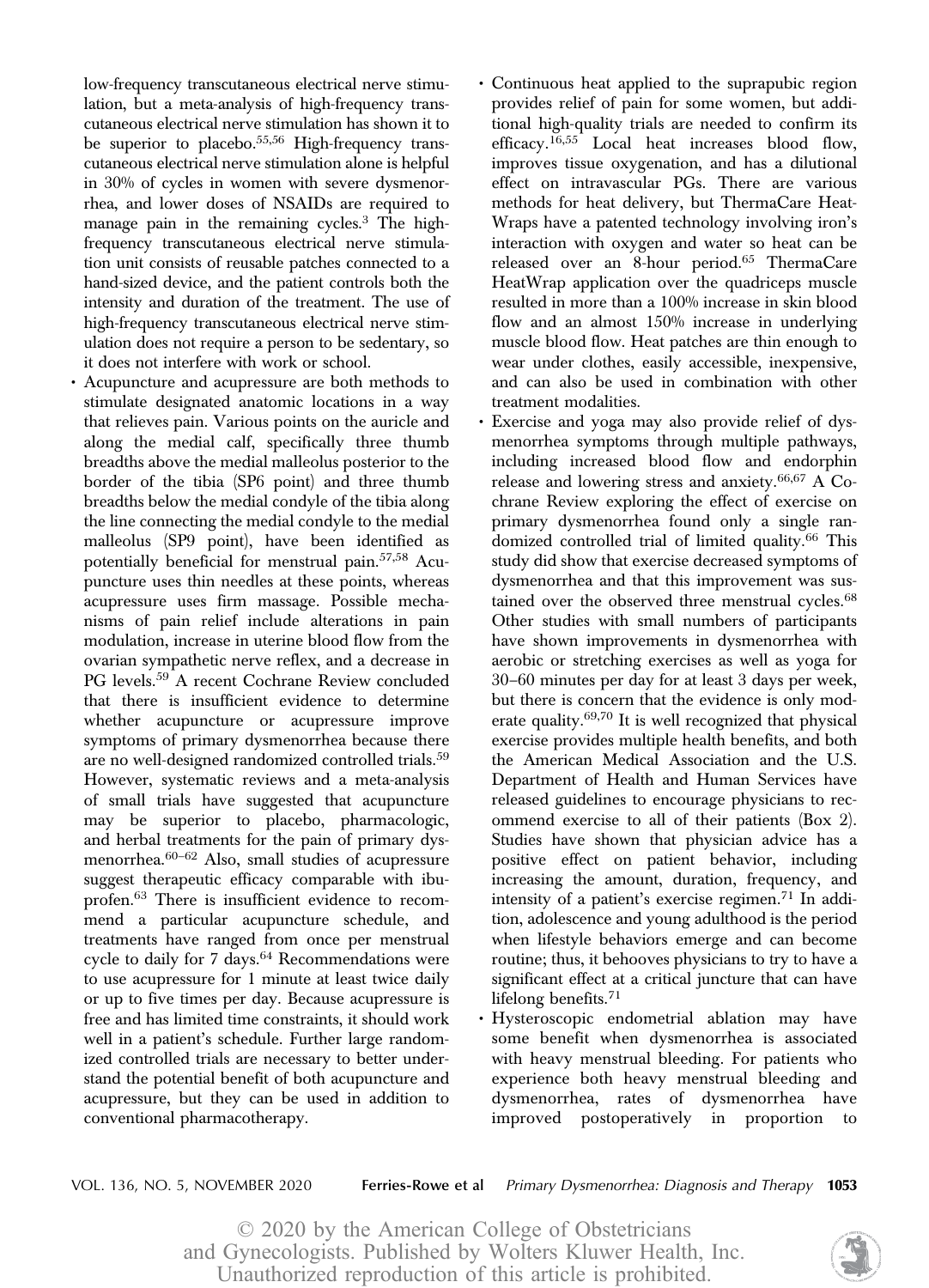decreases in menstrual bleeding. In a study by Wyatt et al,<sup>72</sup> approximately  $50\%$  of women had resolution of their dysmenorrhea after ablation. However, endometrial ablation was not evaluated as a treatment for primary dysmenorrhea in the absence of heavy menstrual bleeding. Additionally, it is not an appropriate therapy for patients desiring future fertility. There is also a twofold increased risk of treatment failure when the patient is younger than  $45$  years.<sup>73</sup>

- Other surgical options for primary dysmenorrhea include uterosacral nerve ablation and presacral neurectomy.<sup>1</sup> These procedures are designed to interrupt sensory pain fibers in the pelvis and can be performed using both laparoscopic and open techniques. There is evidence of improvement in pain after these interventions, but the relief is likely temporary. Pain typically returns when nerve regeneration occurs. Adverse effects of the procedure may include constipation and urinary dysfunction. Uterine nerve ablation when performed along with the transection of the uterosacral ligaments carries an additional risk of pelvic organ prolapse.74,75 Given the potential for complications, the invasive nature of the procedure, and the anticipated temporary benefit, these surgical interventions for primary dysmenorrhea are not recommended.
- Hysterectomy is an option for patients with primary dysmenorrhea who have satisfied parity and for whom other options are ineffective or unacceptable. It is estimated that up to 20% of premenopausal women will regret losing childbearing potential, which makes this procedure problematic in younger women—especially given divorce rates up to 50%. Meta-analysis of available data demonstrated no increase in anxiety and a potential decrease in depression for women undergoing hysterectomy for benign conditions, $76$  and the first study to estimate the prevalence of regret in women who had a hysterectomy when they were younger than 35 years reported reassuring data if the patients were properly counseled.<sup>77</sup> The role of bilateral oophorectomy in the treatment of primary dysmenorrhea is unclear. Informed consent would require discussion of the potential for increased morbidity and mortality with premenopausal oophorectomy as compared with the risk of future pelvic surgery for persistent pain or adnexal masses with retained ovaries.
- Insufficient data exist to support spinal manipulation as more effective than sham treatment in the treatment of primary dysmenorrhea.<sup>78</sup>

# Box 2. Physical Activity Guidelines for Americans

# Guidelines for Adolescents

- Young people should participate in enjoyable physical activities that are appropriate for their age and that offer variety.
- Adolescents up to 17 years of age should do at least 1 h of moderate-to-vigorous physical activity daily.
- Aerobic: Most of the 60 min should be either moderate- or vigorous-intensity aerobic physical activity.

### Guidelines for Adults

• Adults should do at least 2.5 h/wk of moderate-intensity or 1.5 h/wk of vigorous-intensity aerobic physical activity. Preferably, aerobic activity should be spread through the week.

Modified from U.S. Department of Health and Human Services. Physical activity guidelines for Americans (2nd edition); U.S. Department of Health and Human Services: 2018. Available at: [https://health.gov/sites/default/files/](https://health.gov/sites/default/files/2019-09/Physical_Activity_Guidelines_2nd_edition.pdf) [2019-09/Physical\\_Activity\\_Guidelines\\_2nd\\_edition.pdf.](https://health.gov/sites/default/files/2019-09/Physical_Activity_Guidelines_2nd_edition.pdf) Retrieved July 7, 2020.

# MANAGEMENT APPROACH

In patients with presentation and physical examination typical for primary dysmenorrhea, empiric therapy is appropriate. There are multiple options for treatment, many of which have reasonable efficacy and safety profiles. As such, there is no "one-size-fitsall" algorithm for treatment of dysmenorrhea. Considerations such as desire for contraception, cost, ease of use, contraindications, potential side effects, and patient (and possibly family) preference all help to guide the choice of initial therapy.

Effective treatment of dysmenorrhea requires a discussion of risks, benefits, and alternatives, with a particular focus on finding a treatment modality that meets patient goals within the context of her lifestyle and other medical conditions. Often this is fairly straightforward, starting with treatment options demonstrated to be most likely to improve symptoms. In some cases, though, less effective modalities may meet the patient's needs, and more than one therapy can be initiated to improve efficacy. Shared decision making encourages the health care professional and patient to work together to balance the opportunity to improve symptoms with avoidance of harm and to incorporate patient autonomy in her disease management. Within this framework, the following discussion describes potential approaches to the treatment of primary dysmenorrhea.

Generally, hormonal contraception and NSAIDs are considered first-line therapy for primary dysmenorrhea. For patients desiring contraception, it is

**1054** Ferries-Rowe et al Primary Dysmenorrhea: Diagnosis and Therapy **OBSTETRICS & GYNECOLOGY** 

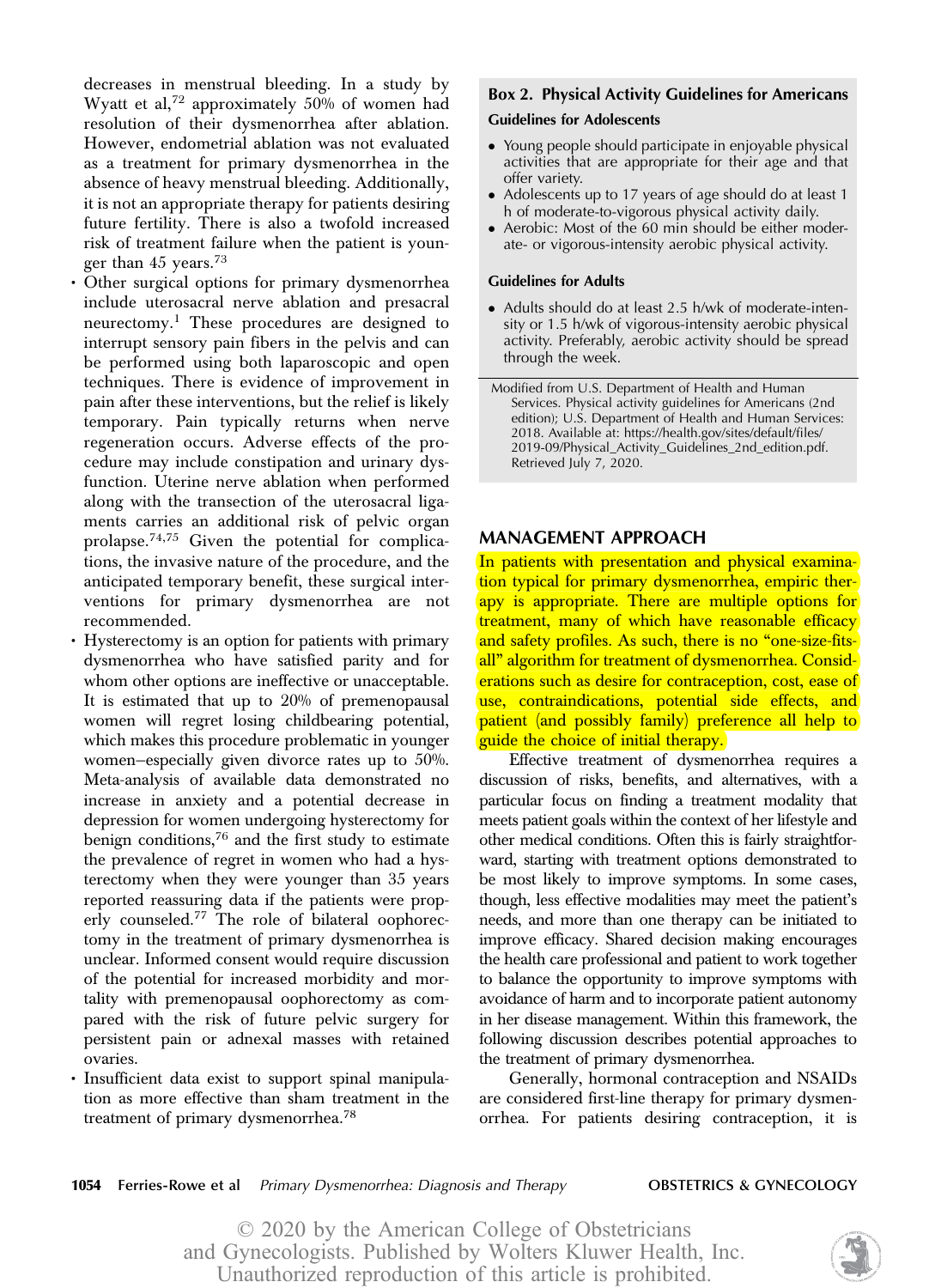reasonable to initiate therapy with hormonal medication. Given that both combined oral contraceptive and progesterone-only options that produce reduction or cessation of menses are effective in reducing the symptoms of primary dysmenorrhea, the choice of hormonal agent should incorporate patient preference regarding route of administration, contraceptive efficacy, and the potential for abnormal bleeding. Personal medical history also influences the choice of a hormonal agent. Patients with a history of venous thromboembolism or migraine with aura, for example, would not be candidates for estrogen-containing therapy but may benefit from progesterone-only options. The U.S. Medical Eligibility for Contraceptive Use is a useful resource to guide hormonal contraceptive choice in patients with concomitant medical conditions.<sup>79</sup> Even for patients desiring contraception, other considerations may lead them to decline hormonal contraception for dysmenorrhea. For example, some patients may find the need for a daily medication to improve pain that occurs only with menses unacceptable and may prefer other options.

For patients not desiring contraception or for whom hormonal contraception is contraindicated or otherwise undesirable, NSAIDs would be an appropriate initial choice. Ibuprofen and naproxen are generally affordable and well tolerated, and both can be titrated to balance efficacy with side effects. Contraindications to the therapy, frequency of administration, or prohibitive side effects may render this option unacceptable.

Although hormonal contraception and NSAIDs are typically prescribed as initial therapy based on efficacy considerations, patient preference or contraindications may lead to the selection of another option. Some patients, for example, may desire a treatment that permits self-control of administration and may prefer high-frequency transcutaneous electrical nerve stimulation or acupressure. Other patients may prefer nonpharmacologic treatment options and may choose to start with herbal remedies. Counseling for patients who prefer to try nontraditional therapies first would include a discussion of the fact that these options may have an increased risk of treatment failure and may be less likely to be covered by insurance. In the absence of contraindications, patients should also be informed that hormonal contraception and NSAIDs remain available if nontraditional approaches fail to adequately relieve pain.

Additionally, multiple modalities may be used in concert to provide additive benefit. Contraceptive therapy with NSAID administration during menses is commonly employed, and complementary treatment with heat or acupuncture is reasonable. One study demonstrated that the placement of a levonorgestrelcontaining IUD after endometrial ablation for heavy menstrual bleeding reduces the risk of residual dysmenorrhea postoperatively.<sup>80</sup> Owing to a greater risk of harm, invasive options such as presacral neurectomy, uterosacral nerve ablation, or hysterectomy would be reserved for particularly refractory cases in which potential causes of secondary dysmenorrhea have been excluded.

Follow-up is important after initiating any therapy for primary dysmenorrhea. If treatment does not improve symptoms—particularly if either hormonal contraception or NSAID therapy is ineffective—further evaluation for secondary causes of dysmenorrhea is indicated. Transvaginal or abdominal ultrasound scan works well for a large number of patients, and diagnostic laparoscopy may be considered to identify endometriosis. Additional treatments for pain would then be directed at any identified underlying etiology.

### REFERENCES

- 1. Morrow C, Naumburg EH. Dysmenorrhea. Prim Care 2009; 36:19–32; vii.
- 2. Ju H, Jones M, Mishra G. The prevalence and risk factors of dysmenorrhea. Epidemiol Rev 2014;36:104–13.
- 3. Dawood MY. Primary dysmenorrhea: advances in pathogenesis and management. Obstet Gynecol 2006;108:428–41.
- 4. Schoep ME, Adang EMM, Maas JWM, De Bie B, Aarts JWM, Nieboer TE. Productivity loss due to menstruation-related symptoms: a nationwide cross-sectional survey among 32 748 women. BMJ Open 2019;9:e026186.
- 5. Dawood MM. Dysmenorrhea. Glob Libr Womens Med 2008; 30:154–67.
- 6. Sebert Kuhlmann A, Peters Bergquist E, Danjoint D, Wall L. Unmet menstrual hygiene needs among low-income women. Obstet Gynecol 2019;133:238–44.
- 7. Iacovides S, Avidon I, Baker FC. What we know about primary dysmenorrhea today: a critical review. Hum Reprod Update 2015;21:762–78.
- 8. Latthe PM, Champaneria R. Dysmenorrhoea. BMJ Clin Evid 2014;2014:0183.
- 9. Osayande AS, Mehulic S. Diagnosis and initial management of dysmenorrhea. Am Fam Physician 2014;89:341–6.
- 10. Weissman AM, Hartz AJ, Hansen MD, Johnson SR. The natural history of primary dysmenorrhoea: a longitudinal study. BJOG 2004;111:345–52.
- 11. Akerlund M. Involvement of oxytocin and vasopressin in the pathophysiology of preterm labor and primary dysmenorrhea. Prog Brain Res 2002;139:359–65.
- 12. Valentin L, Sladkevicius P, Kindahl H, Broeders A, Marsal K, Melin P. Effects of a vasopressin antagonist in women with dysmenorrhea. Gynecol Obstet Invest 2000;50:170–7.
- 13. Altunyurt S, Göl M, Altunyurt S, Sezer O, Demir N. Primary dysmenorrhea and uterine blood flow: a color Doppler study. J Reprod Med 2005;50:251–5.

VOL. 136, NO. 5, NOVEMBER 2020 Ferries-Rowe et al Primary Dysmenorrhea: Diagnosis and Therapy 1055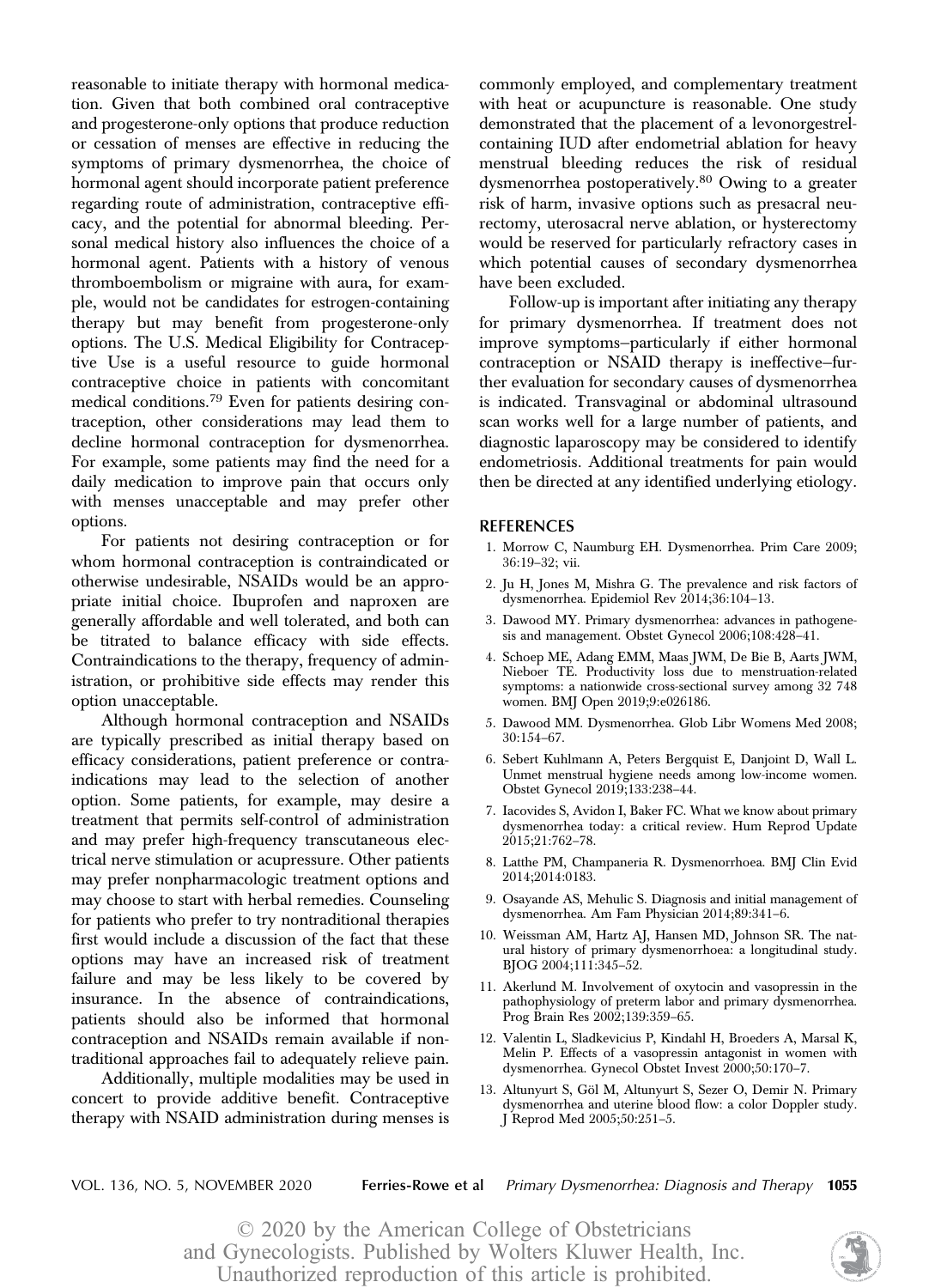- 14. Spiegel DR, Chatterjee A, McCroskey AL, Ahmadi T, Simmelink D, Oldfield EC. A review of select centralized pain syndromes: relationship with childhood sexual abuse, opiate prescribing, and treatment implications for the primary care physician. Health Serv Res Manag Epidemiol 2015;2: 2333392814567920.
- 15. Jamieson DJ, Steege JF. The association of sexual abuse with pelvic pain complaints in a primary care population. Am J Obstet Gynecol 1997;177:1408–12.
- 16. Noncontraceptive uses of hormonal contraceptives. Practice Bulletin No. 110. American College of Obstetricians and Gynecologists. Obstet Gynecol 2010;115:206–18.
- 17. Stewart FH, Kaunitz AM, Laguardia KD, Karvois DL, Fisher AC, Friedman AJ. Extended use of transdermal norelgestromin/ethinyl estradiol: a randomized trial. Obstet Gynecol 2005; 105:1389–96.
- 18. Milsom I, Lete I, Bjertnaes A, Rokstad K, Lindh I, Gruber CJ, et al. Effects on cycle control and bodyweight of the combined contraceptive ring, NuvaRing, versus an oral contraceptive containing 30 mg ethinyl estradiol and 3 mg drospirenone. Hum Reprod 2006;21:2304–11.
- 19. Burnett M, Lemyre M, Canada G. No. 345-primary dysmenorrhea consensus guideline. J Obstet Gynaecol Can 2017;39:585– 95.
- 20. Gomes MP, Deitcher SR. Risk of venous thromboembolic disease associated with hormonal contraceptives and hormone replacement therapy: a clinical review. Arch Intern Med 2004;164:1965–76.
- 21. Manzoli L, De Vito C, Marzuillo C, Boccia A, Villari P. Oral contraceptives and venous thromboembolism: a systematic review and meta-analysis. Drug Saf 2012;35:191–205.
- 22. Seeger JD, Loughlin J, Eng PM, Clifford CR, Cutone J, Walker AM. Risk of thromboembolism in women taking ethinylestradiol/drospirenone and other oral contraceptives. Obstet Gynecol 2007;110:587–93.
- 23. Dinger JC, Heinemann LA, Kühl-Habich D. The safety of a drospirenone-containing oral contraceptive: final results from the European Active Surveillance Study on oral contraceptives based on 142,475 women-years of observation. Contraception 2007;75:344–54.
- 24. Vinogradova Y, Coupland C, Hippisley-Cox J. Use of combined oral contraceptives and risk of venous thromboembolism: nested case-control studies using the QResearch and CPRD databases. BMJ 2015;350:h2135.
- 25. Barsoum MK, Heit JA, Ashrani AA, Leibson CL, Petterson TM, Bailey KR. Is progestin an independent risk factor for incident venous thromboembolism? A population-based casecontrol study. Thromb Res 2010;126:373–8.
- 26. Lidegaard Ø, Nielsen LH, Skovlund CW, Skjeldestad FE, Løkkegaard E. Risk of venous thromboembolism from use of oral contraceptives containing different progestogens and oestrogen doses: Danish cohort study, 2001–9. BMJ 2011;343: d6423.
- 27. Hennessy S, Berlin JA, Kinman JL, Margolis DJ, Marcus SM, Strom BL. Risk of venous thromboembolism from oral contraceptives containing gestodene and desogestrel versus levonorgestrel: a meta-analysis and formal sensitivity analysis. Contraception 2001;64:125–33.
- 28. Gronich N, Lavi I, Rennert G. Higher risk of venous thrombosis associated with drospirenone-containing oral contraceptives: a population-based cohort study. CMAJ 2011;183:E1319–25.
- 29. Dragoman MV, Tepper NK, Fu R, Curtis KM, Chou R, Gaffield ME. A systematic review and meta-analysis of venous

thrombosis risk among users of combined oral contraception. Int J Gynaecol Obstet 2018;141:287–94.

- 30. Croxatto HB. Clinical profile of Implanon: a single-rod etonogestrel contraceptive implant. Eur J Contracept Reprod Health Care 2000;5(suppl 2):21–8.
- 31. Hubacher D, Lopez L, Steiner MJ, Dorflinger L. Menstrual pattern changes from levonorgestrel subdermal implants and DMPA: systematic review and evidence-based comparisons. Contraception 2009;80:113–8.
- 32. Sergison JE, Maldonado LY, Gao X, Hubacher D. Levonorgestrel intrauterine system associated amenorrhea: a systematic review and metaanalysis. Am J Obstet Gynecol 2019;220:440–e8.
- 33. Romano ME, Braun-Courville DK. Assessing weight status in adolescent and young adult users of the etonogestrel contraceptive implant. J Pediatr Adolesc Gynecol 2019;32:409–14.
- 34. Depot medroxyprogesterone acetate and bone effects. Committee Opinion No. 602. American College of Obstetricians and Gynecologists. Obstet Gynecol 2014;123:1398–402.
- 35. Proctor M, Farquhar C. Diagnosis and management of dysmenorrhoea. BMJ 2006;332:1134–8.
- 36. Feng X, Wang X. Comparison of the efficacy and safety of nonsteroidal anti-inflammatory drugs for patients with primary dysmenorrhea: a network meta-analysis. Mol Pain 2018;14: 1744806918770320.
- 37. Marjoribanks J, Ayeleke RO, Farquhar C, Proctor M. Nonsteroidal anti-inflammatory drugs for dysmenorrhoea. The Cochrane Database of Systematic Reviews 2015, Issue 7. Art. No.: CD001751. DOI: 10.1002/14651858.CD001751.pub3.
- 38. Harel Z. Dysmenorrhea in adolescents and young adults: an update on pharmacological treatments and management strategies. Expert Opin Pharmacother 2012;13:2157–70.
- 39. Dysmenorrhea and endometriosis in the adolescent. ACOG Committee Opinion No. 760. American College of Obstetricians and Gynecologists. Obstet Gynecol 2018;132:e249–58.
- 40. Burnett M, Lemyre M. No. 345-primary dysmenorrhea consensus guideline. J Obstet Gynaecol Can 2017;39:585–95.
- 41. Morgan PJ, Kung R, Tarshis J. Nitroglycerin as a uterine relaxant: a systematic review. J Obstet Gynaecol Can 2002;24:403–9.
- 42. Moya R, Moisa CF, Morales F, Wynter H, Ali A, Narancio E. Transdermal glyceryl trinitrate in the management of primary dysmenorrhea. Int J Gynaecol Obstet 2000;69:113–8.
- 43. Ré O; Transdermal Nitroglycerine/Dysmenorrhoea Study Group. Transdermal nitroglycerine in the management of pain associated with primary dysmenorrhoea: a multinational pilot study. Int Med Res 1997;25:41–4.
- 44. Proctor ML, Murphy PA. Herbal and dietary therapies for primary and secondary dysmenorrhoea. The Cochrane Database of Systematic Reviews 2001, Issue 3. Art. No.: CD002124. DOI: 10.1002/14651858.CD002124.
- 45. Andersson KE, Ulmsten U. Effects of nifedipine on myometrial activity and lower abdominal pain in women with primary dysmenorrhoea. Br J Obstet Gynaecol 1978;85:142–8.
- 46. Khan KS, Champaneria R, Latthe PM. How effective are nondrug, non-surgical treatments for primary dysmenorrhoea? BMJ 2012;344:e3011.
- 47. Sadeghi N, Paknezhad F, Rashidi Nooshabadi M, Kavianpour M, Jafari Rad S, Khadem Haghighian H. Vitamin E and fish oil, separately or in combination, on treatment of primary dysmenorrhea: a double-blind, randomized clinical trial. Gynecol Endocrinol 2018;34:804–8.
- 48. Pattanittum P, Kunyanone N, Brown J, Sangkomkamhang US, Barnes J, Seyfoddin V, et al. Dietary supplements for dysmenor-
- **1056** Ferries-Rowe et al Primary Dysmenorrhea: Diagnosis and Therapy **OBSTETRICS & GYNECOLOGY**

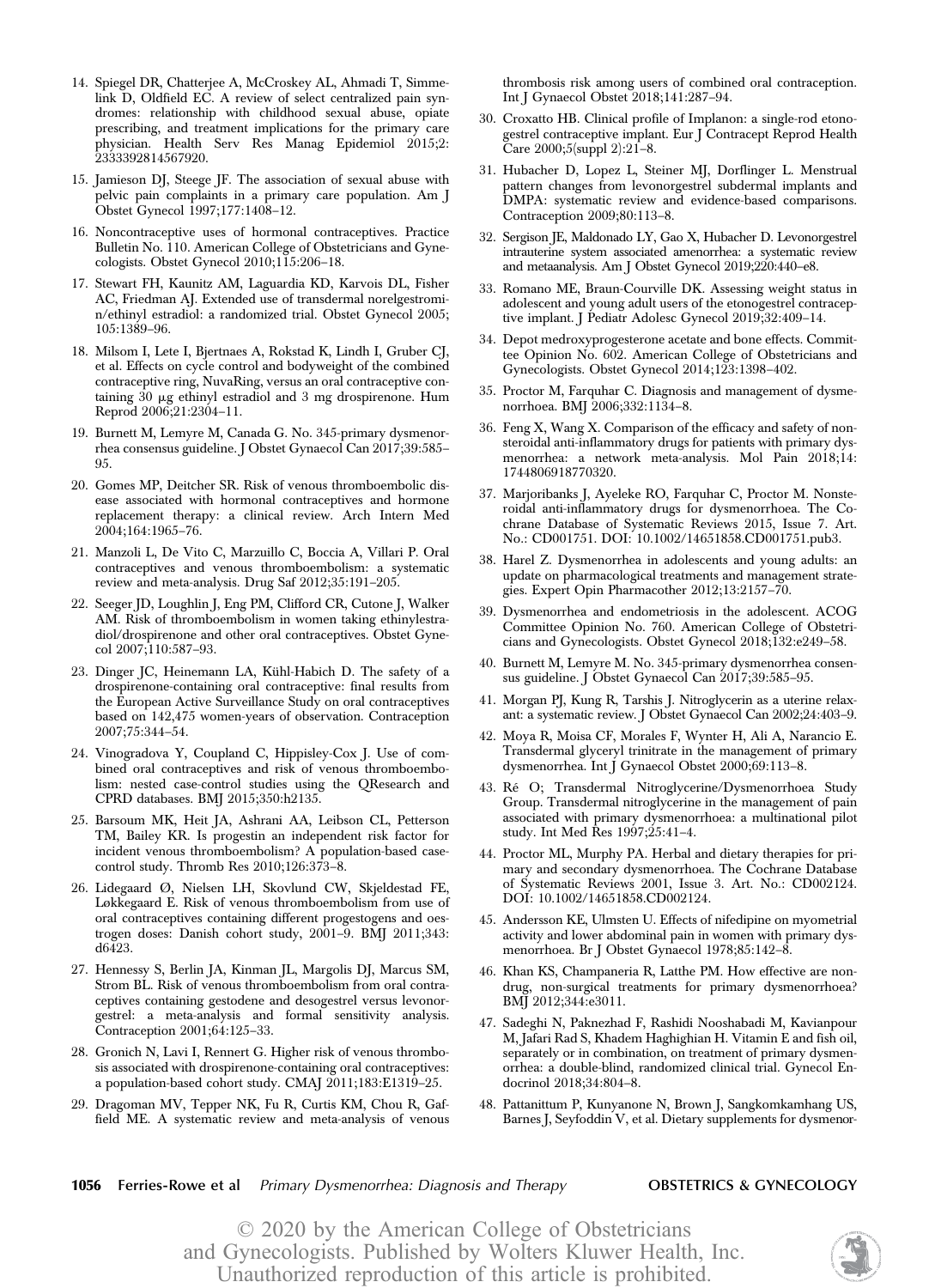rhoea. The Cochrane Database of Systematic Reviews 2016, Issue 3. Art. No.: CD002124. DOI: 10.1002/14651858.CD002124.pub2.

- 49. Beharka AA, Wu D, Serafini M, Meydani SN. Mechanism of vitamin E inhibition of cyclooxygenase activity in macrophages from old mice: role of peroxynitrite. Free Radic Biol Med 2002; 32:503–11.
- 50. Pakniat H, Chegini V, Ranjkesh F, Hosseini MA. Comparison of the effect of vitamin E, vitamin D and ginger on the severity of primary dysmenorrhea: a single-blind clinical trial. Obstet Gynecol Sci 2019;62:462–8.
- 51. Rahbar N, Asgharzadeh N, Ghorbani R. Effect of omega-3 fatty acids on intensity of primary dysmenorrhea. Int J Gynaecol Obstet 2012;117:45–7.
- 52. Pellow J, Nienhuis C. Medicinal plants for primary dysmenorrhoea: a systematic review. Complement Ther Med 2018;37:13–26.
- 53. Dowswell T, Bedwell C, Lavender T, Neilson JP. Transcutaneous electrical nerve stimulation (TENS) for pain relief in labour. The Cochrane Database of Systematic Reviews 2009, Issue 2. Art. No.: CD007214. DOI: 10.1002/14651858.CD007214.pub2.
- 54. Melzack R, Wall PD. Pain mechanisms: a new theory. Science 1965;150:971–9.
- 55. Igwea SE, Tabansi-Ochuogu CS, Abaraogu UO. TENS and heat therapy for pain relief and quality of life improvement in individuals with primary dysmenorrhea: a systematic review. Complement Ther Clin Pract 2016;24:86–91.
- 56. Proctor ML, Smith CA, Farquhar CM, Stones RW. Transcutaneous electrical nerve stimulation and acupuncture for primary dysmenorrhoea. The Cochrane Database of Systematic Reviews 2002, Issue 1. Art. No.: CD002123. DOI: 10. 1002/14651858.CD002123.
- 57. Gharloghi S, Torkzahrani S, Akbarzadeh AR, Heshmat R. The effects of acupressure on severity of primary dysmenorrhea. Patient Prefer Adherence 2012;6:137–42.
- 58. Wang YJ, Hsu CC, Yeh ML, Lin JG. Auricular acupressure to improve menstrual pain and menstrual distress and heart rate variability for primary dysmenorrhea in youth with stress. Evid Based Complement Alternat Med 2013;2013:138537.
- 59. Smith CA, Armour M, Zhu X, Li X, Lu ZY, Song J. Acupuncture for dysmenorrhoea. The Cochrane Database of Systematic Reviews 2016, Issue 4. Art. No.: CD007854. DOI: 10. 1002/14651858.CD007854.pub3.
- 60. Liu T, Yu JN, Cao BY, Peng YY, Chen YP, Zhang L. Acupuncture for primary dysmenorrhea: a meta-analysis of randomized controlled trials. Altern Ther Health Med 2017;23:46–53.
- 61. Cho SH, Hwang EW. Acupuncture for primary dysmenorrhoea: a systematic review. BJOG 2010;117:509–21.
- 62. Woo HL, Ji HR, Pak YK, Lee H, Heo SJ, Lee JM, et al. The efficacy and safety of acupuncture in women with primary dysmenorrhea: a systematic review and meta-analysis. Medicine (Baltimore) 2018;97:e11007.
- 63. Yu SY, Lv ZT, Zhang Q, Yang S, Wu X, Hu YP, et al. Electroacupuncture is beneficial for primary dysmenorrhea: the evidence from meta-analysis of randomized controlled trials. Evid Based Complement Alternat Med 2017;2017:1791258.
- 64. Armour M, Smith CA. Treating primary dysmenorrhoea with acupuncture: a narrative review of the relationship between acupuncture "dose" and menstrual pain outcomes. Acupunct Med 2016;34:416–24.
- 65. Petrofsky JS, Laymon M, Berk L, Bains G. Effect of Therma-Care HeatWraps and Icy Hot cream/patches on skin and quadriceps muscle temperature and blood flow. J Chiropr Med 2016;15:9–18.
- 66. Brown J, Brown S. Exercise for dysmenorrhoea. The Cochrane Database of Systematic Reviews 2010, Issue 2. Art. No.: CD004142. DOI: 10.1002/14651858.CD004142.pub2.
- 67. McGovern CE, Cheung C. Yoga and quality of life in women with primary dysmenorrhea: a systematic review. J Midwifery Womens Health 2018:63:470–82.
- 68. Israel RG, Sutton M, O'Brien KF. Effects of aerobic training on primary dysmenorrhea symptomatology in college females. J Am Coll Health 1985;33:241–4.
- 69. Dehnavi ZM, Jafarnejad F, Kamali Z. The effect of aerobic exercise on primary dysmenorrhea: a clinical trial study. J Educ Health Promot 2018;7:3.
- 70. Matthewman G, Lee A, Kaur JG, Daley AJ. Physical activity for primary dysmenorrhea: a systematic review and meta-analysis of randomized controlled trials. Am J Obstet Gynecol 2018; 219:255.e1–20.
- 71. Ortega-Sanchez R, Jimenez-Mena C, Cordoba-Garcia R, Munoz-Lopez J, Garcia-Machado ML, Vilaseca-Canals J. The effect of office-based physician's adolescent exercise behavior. Prev Med 2004;38:219–26.
- 72. Wyatt SN, Banahan T, Tang Y, Nadendla K, Szychowski JM, Jenkins TR. Effect of radiofrequency endometrial ablation on dysmenorrhea. J Minim Invasive Gynecol 2016;23: 1163–6.
- 73. Longinotti MK, Jacobson GF, Hung YY, Learman LA. Probability of hysterectomy after endometrial ablation. Obstet Gynecol 2008;112:1214–20.
- 74. Proctor M, Latthe P, Farquhar C, Khan K, Johnson N. Surgical interruption of pelvic nerve pathways for primary and secondary dysmenorrhoea. Cochrane Database of Systematic Reviews 2005, Issue 4. Art. No.: CD001896. DOI:10.1002/14651858. CD001896.pub2.
- 75. Davis GD. Uterine prolapse after laparoscopic uterosacral transection in nulliparous airborne trainees. A report of three cases. J Reprod Med 1996;41:279–82.
- 76. Darwish M, Atlantis E, Mohamed-Taysir T. Psychological outcomes after hysterectomy for benign conditions: a systematic review and meta-analysis. Eur J Obstet Gynecol Reprod Biol 2014;174:5–19.
- 77. Bougie O, Suen MW, Pudwell J, MacGregor B, Plante S, Nitsch R, et al. Evaluating the prevalence of regret with the decision to proceed with a hysterectomy in women younger than age 35. J Obstet Gynaecol Can 2020;42:262–8.e3.
- 78. Proctor ML, Hing W, Johnson TC, Murphy PA. Spinal manipulation for primary and secondary dysmenorrhoea. The Cochrane Database of Systematic Reviews 2006, Issue Art. No.: CD002119. DOI: 10.1002/14651858. CD002119.pub3.
- 79. Curtis KM, Tepper NK, Jatlaoui TC, Berry-Bibee E, Horton LG, Zapata LB. US medical eligibility criteria for contraceptive use, 2016. MMWR Recomm Rep 2016;65:1–103.
- 80. Papadakis EP, El-Nashar SA, Laughlin-Tommaso SK, Shazly SAM, Hopkins MR, Breitkopf DM, et al. Combined endometrial ablation and levonorgestrel intrauterine system use in women with dysmenorrhea and heavy menstrual bleeding: novel approach for challenging cases. J Minim Invasive Gynecol 2015;22:1203–7.

## PEER REVIEW HISTORY

Received April 24, 2020. Received in revised form July 5, 2020. Accepted July 9, 2020. Peer reviews and author correspondence are available at<http://links.lww.com/AOG/C65>.

VOL. 136, NO. 5, NOVEMBER 2020 Ferries-Rowe et al Primary Dysmenorrhea: Diagnosis and Therapy 1057